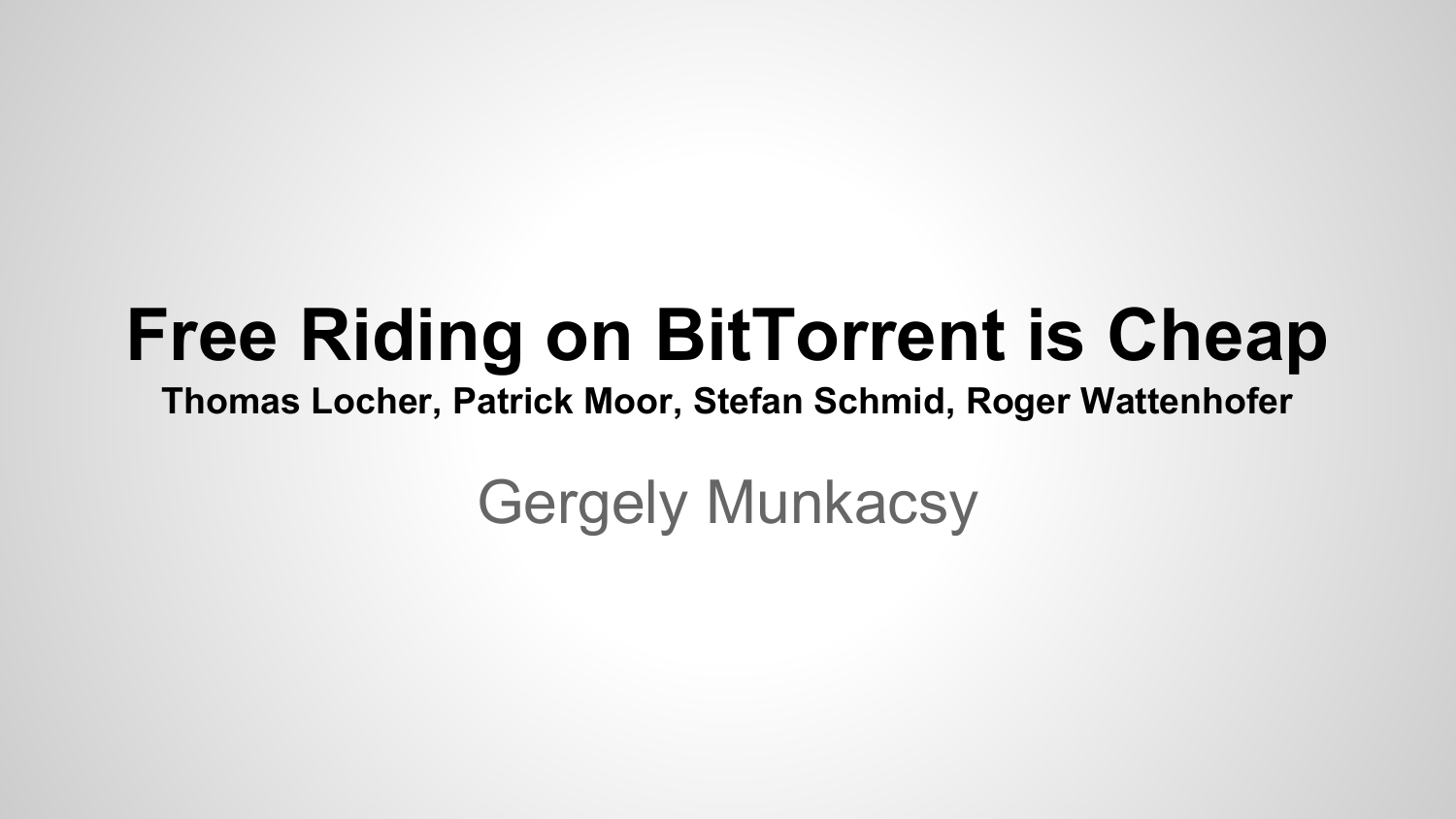# **How Easy Is It To Cheat?**

- Typical p2p system (decentralized, resources are shared between peers)
- Seeders upload to all peers, leechers upload only to those peers from which they also get some pieces in return
- Each leecher periodically transferring some data to neighboring peers for free
- This is done in order to allow newly joined peers without any pieces of the torrent to bootstrap
- We have a weakness!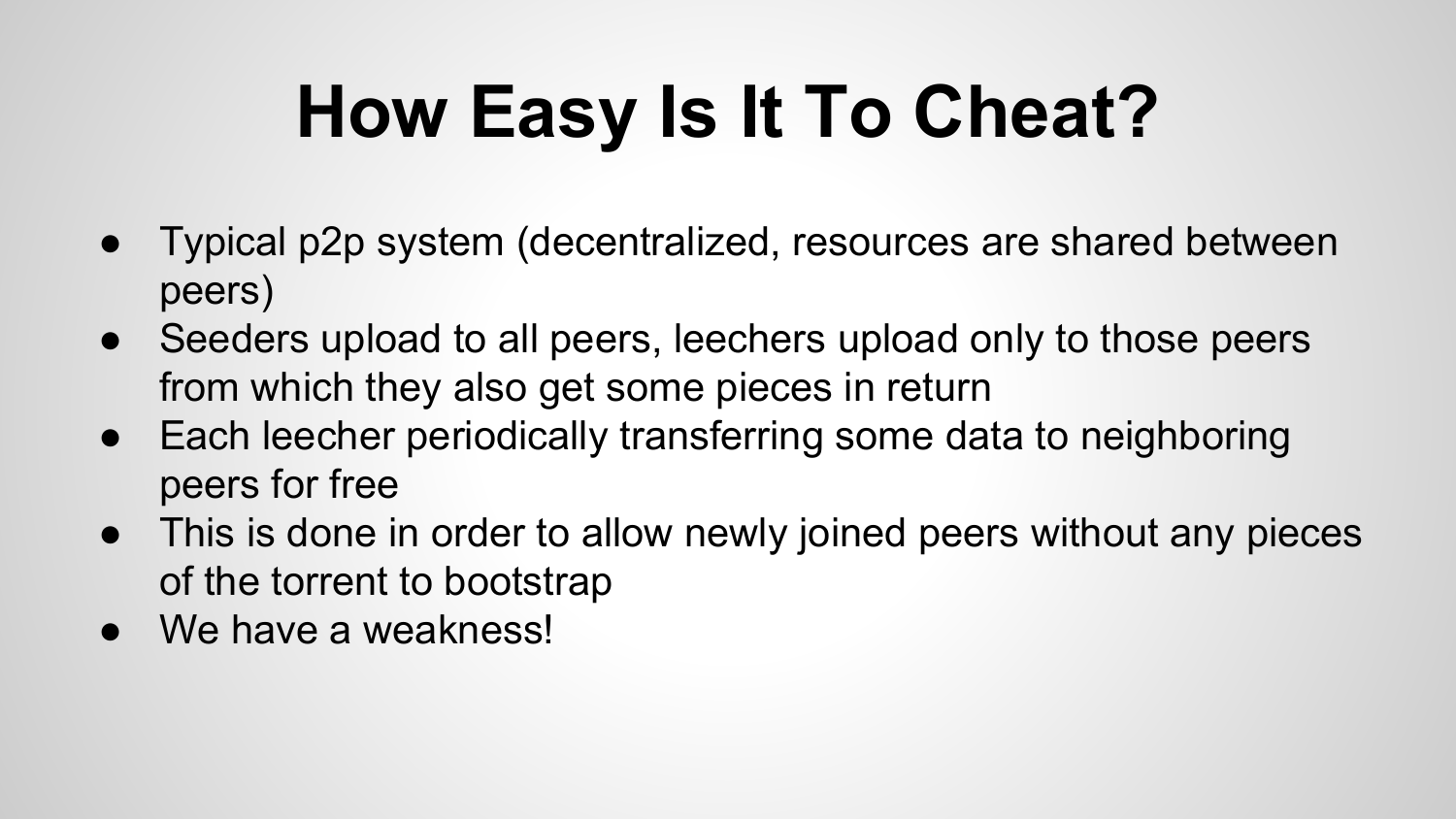### **BitThief**

- Custom client that never contributes any real data
- A remote peer always assume that it interact with a newly arrived peer that has just started downloading
- Try to get many remote peer addresses as quickly as possible and open connections
- Do not apply *rarest-first* policy, fetch whatever they can get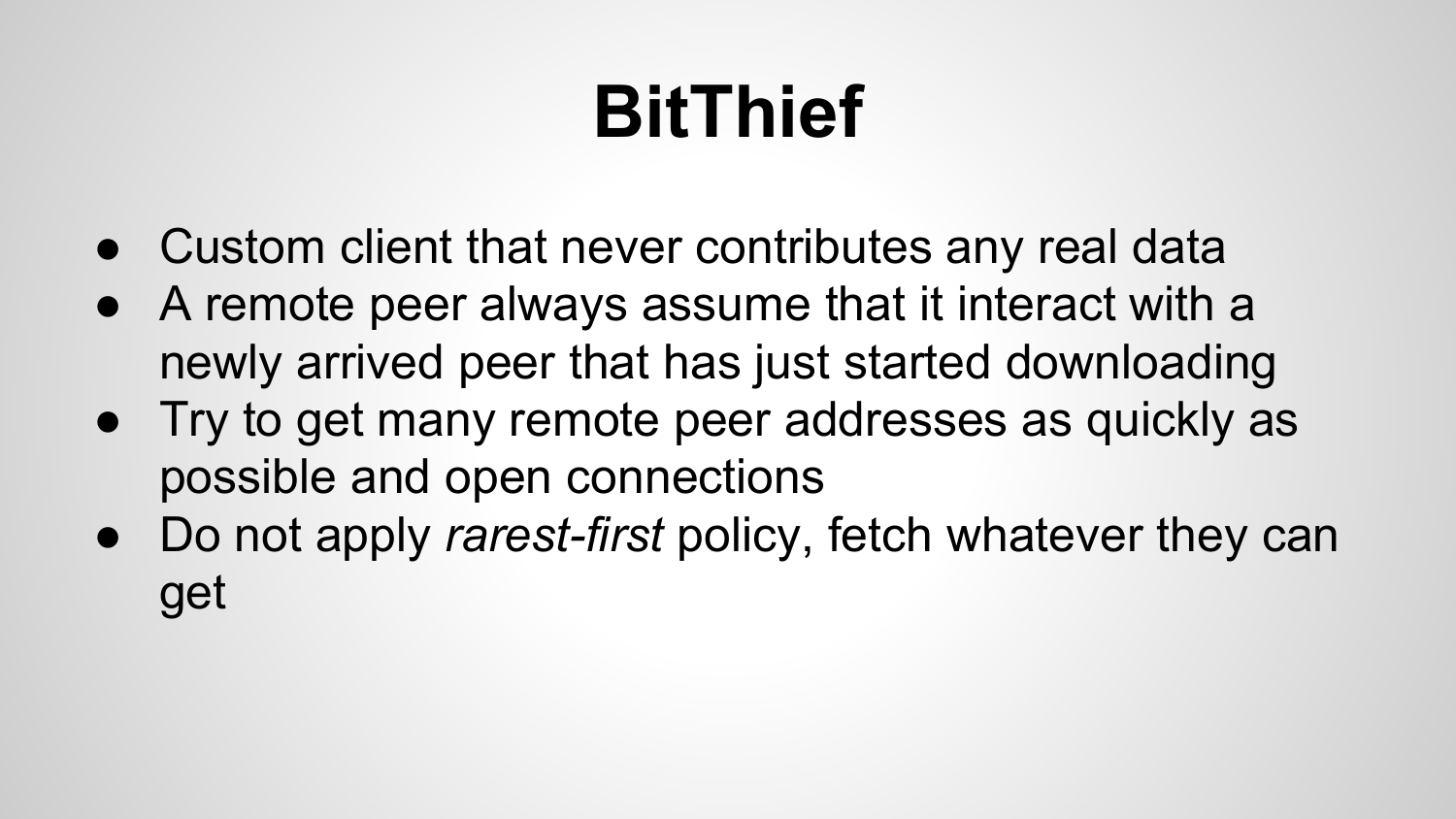### **Results**

- Free riding is possible!
- This client was not banned by any tracker
- Based on tests, it is sometimes faster than the original implementations